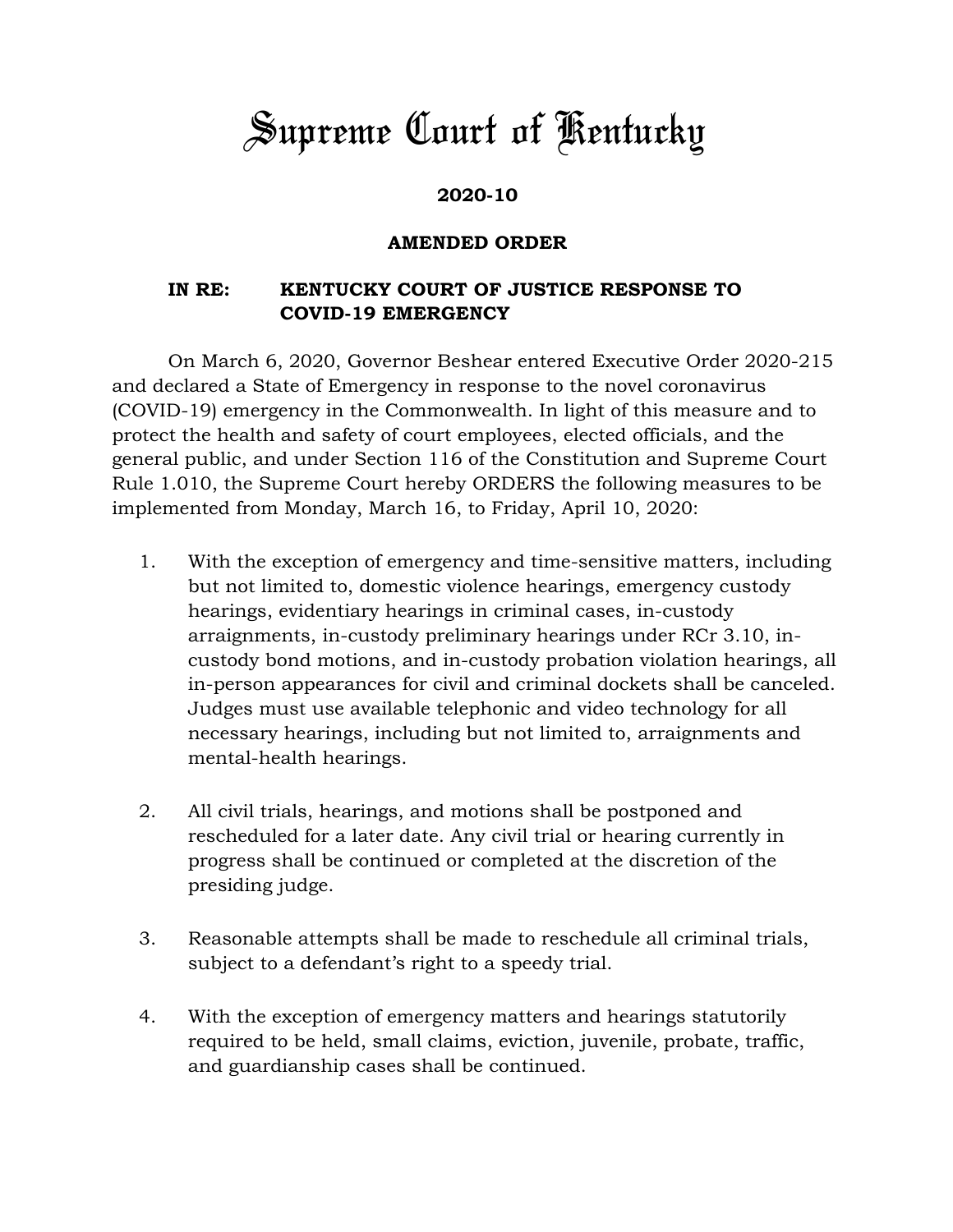- 5. Courtroom attendance shall be limited to attorneys, parties, necessary witnesses, and domestic violence advocates. No more than 20 people may be in the courtroom at any time unless the judge in his or her discretion deems it necessary and makes every effort to enforce appropriate distances between individuals.
- 6. A case involving an attorney or party who is ill or in a high-risk category shall be rescheduled.
- 7. Judges shall issue summonses in lieu of bench warrants or notices of failure to appear.
- 8. All show cause dockets for payment of fines and court costs scheduled within this timeframe shall be continued for 60 days.
- 9. The 20-day preliminary hearing requirement for out-of-custody defendants under RCr 3.10 is waived during the effective dates of this Order.
- 10. Jurors who are ill, caring for someone who is ill, or in a high-risk category shall have their jury service postponed to a later date.
- 11. New juror orientations shall be suspended unless an exception is granted by the Chief Justice.
- 12. Existing jury panels may be extended at the discretion of the court.
- 13. The circuit court is authorized to extend the 60-day period in RCr 5.22(3) for a period not to exceed 45 days for good cause shown. The Commonwealth's Attorney shall request an extension by separate motion as to each defendant and shall give prompt notice of the motion to defense counsel. The circuit court shall allow both the Commonwealth's Attorney and defense counsel to be heard prior to entering any order extending the period in RCr 5.22(3).
- 14. Attorneys are encouraged to use e-Filing.
- 15. Drop boxes should be used for conventionally filed documents if available.